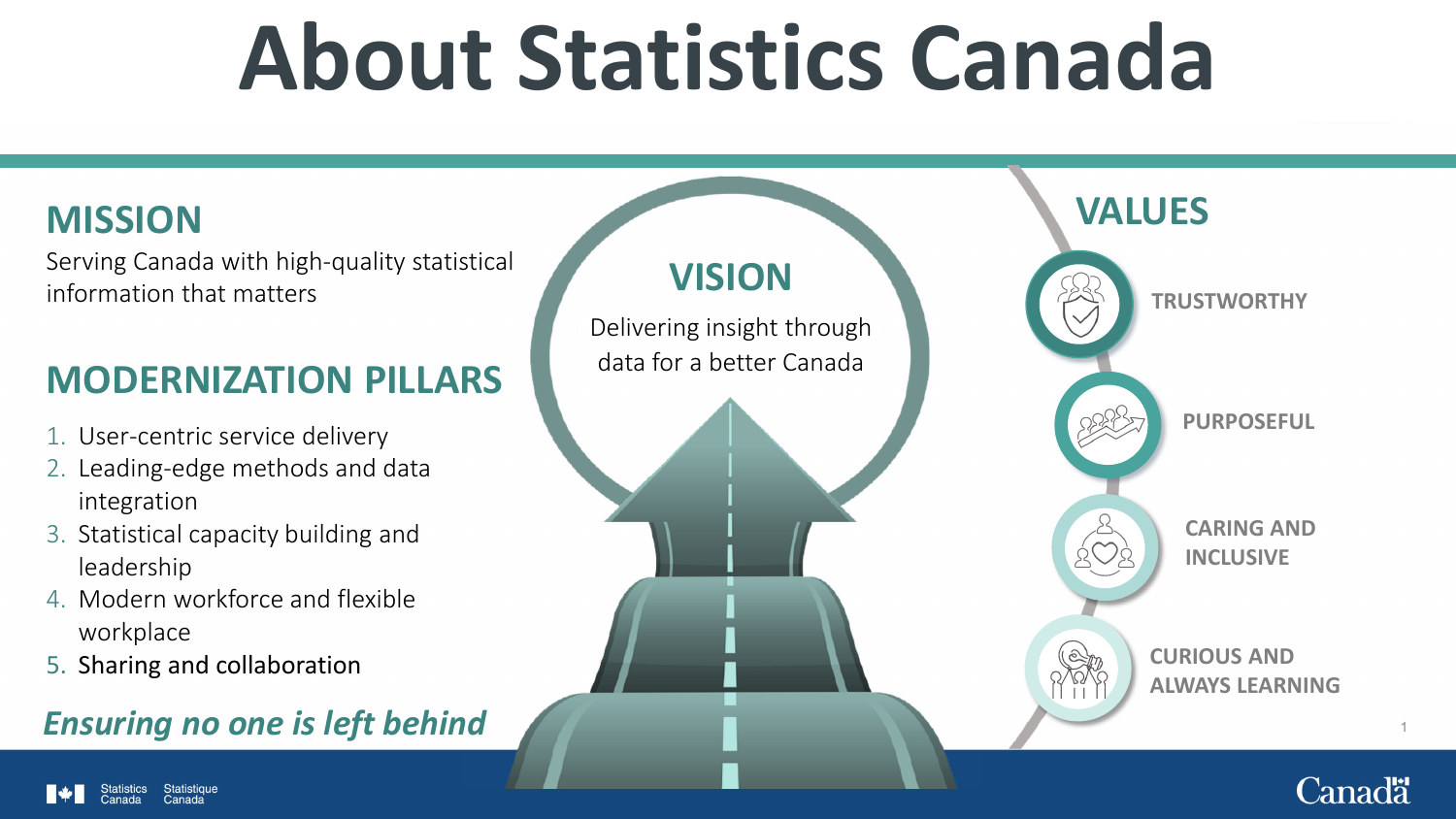## **Innovation was in action pre-pandemic**

#### **Wastewater-based Estimates of Cannabis Use in Canada, March 2018 to February 2019**



Note: The cannabis metabolite is THC-COOH, which represents 11-nor-9-carboxy-tetrahydrocannabinol. Source: Statistics Canada, 2019.

**Statistique** 



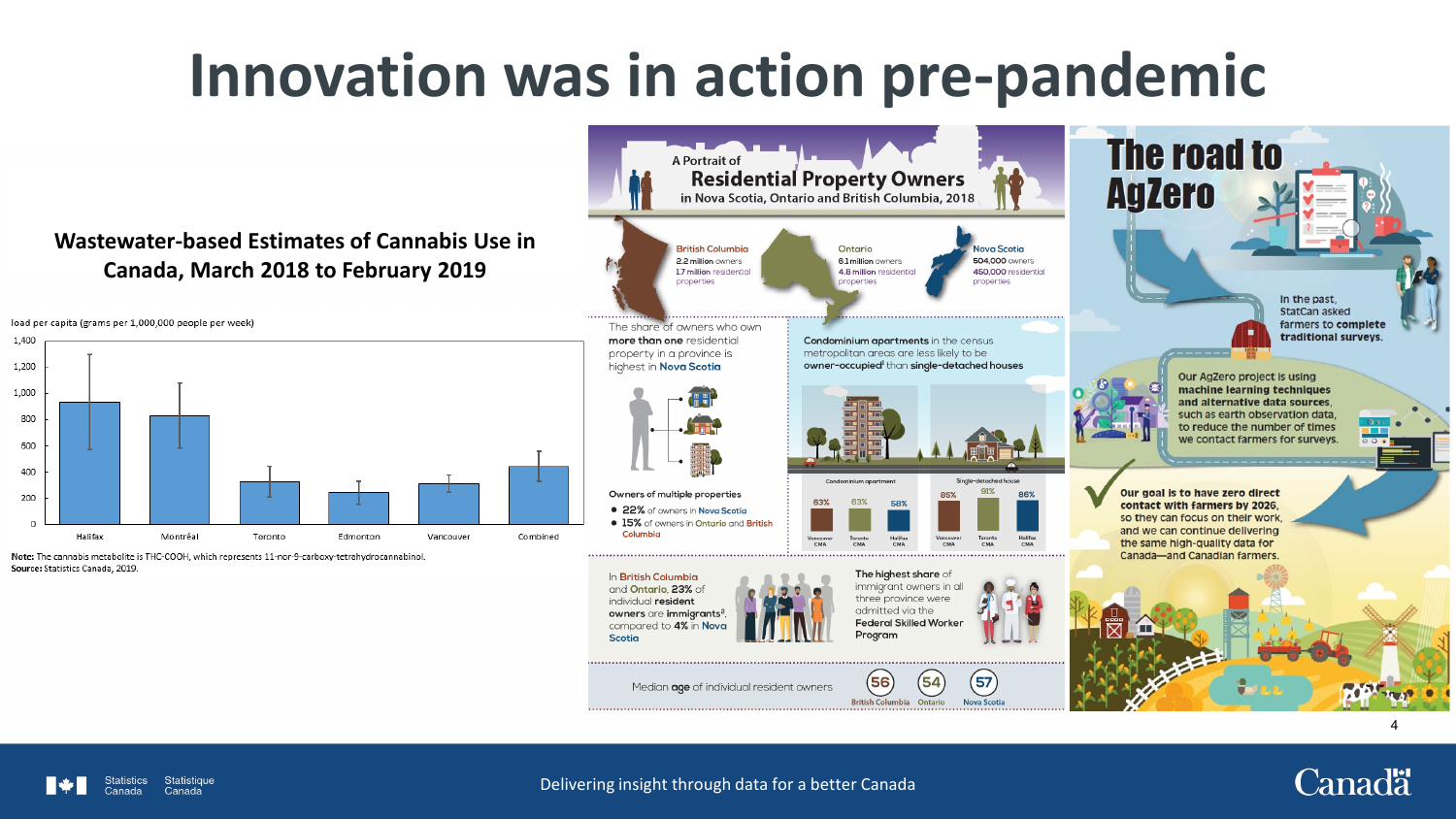## **2021 Census of the Population Release Schedule**





Canadä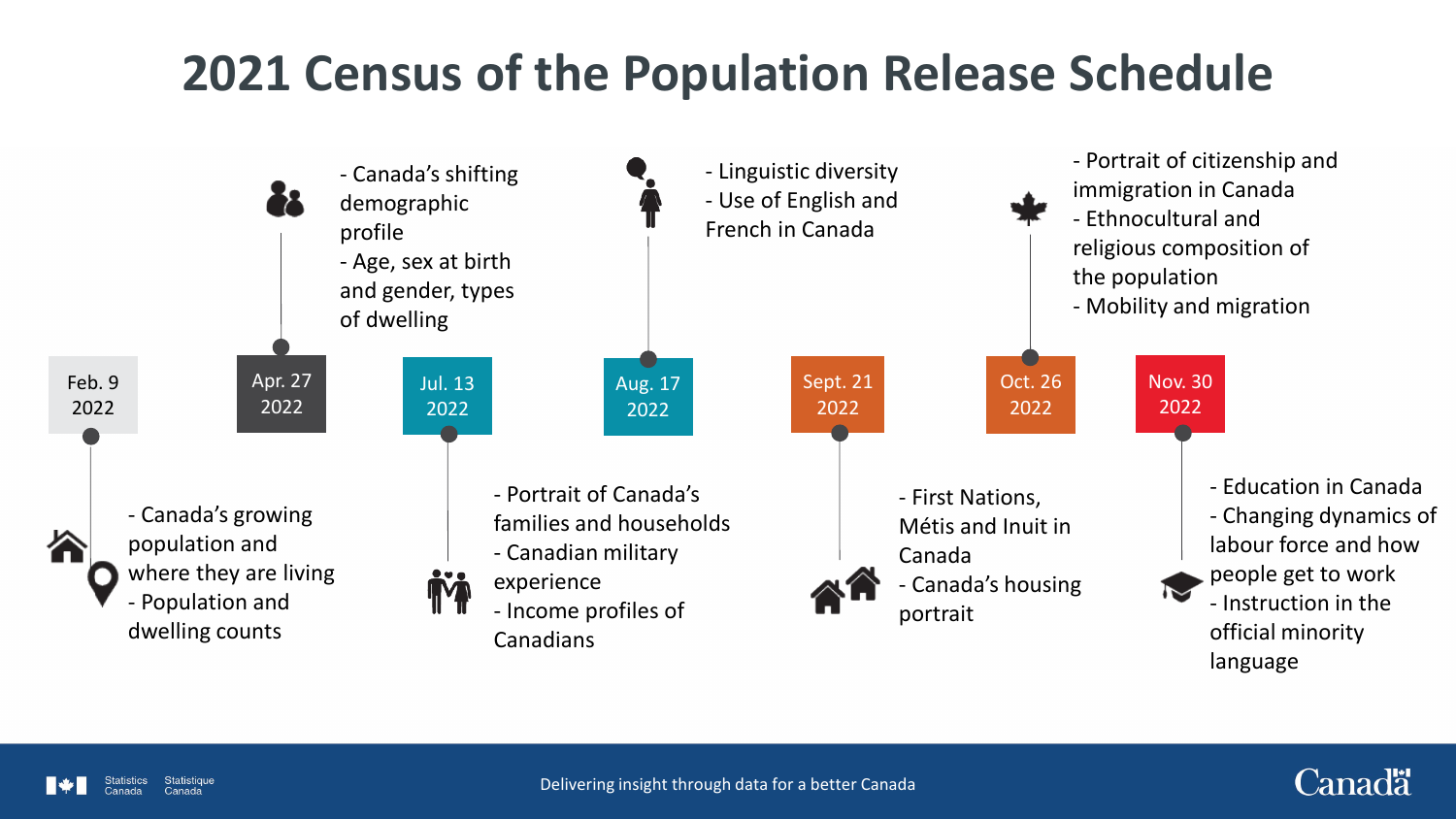### **Statistics Canada's Strategic Plan**

#### **Partnership**

Professionalize stakeholder engagement across the agency.

#### **Modernization Principles**

User-Centric Services Sharing and Collaboration Modern Workforce and Flexible Workplace

Leading-Edge Methods and Data Integration

Statistical Capacity

Building and Leadership

#### **Data Services**

Direct attention towards producing more actionable insights while remaining at the leading edge in acquiring, processing, integrating and analysing data.

**Trust**

Earn, strengthen and secure the agency's position of trust in every interaction we have with Canadians.

#### **Integration**

Leverage the agency's expertise to produce integrated data and insights efficiently and sustainably.

#### People Initiatives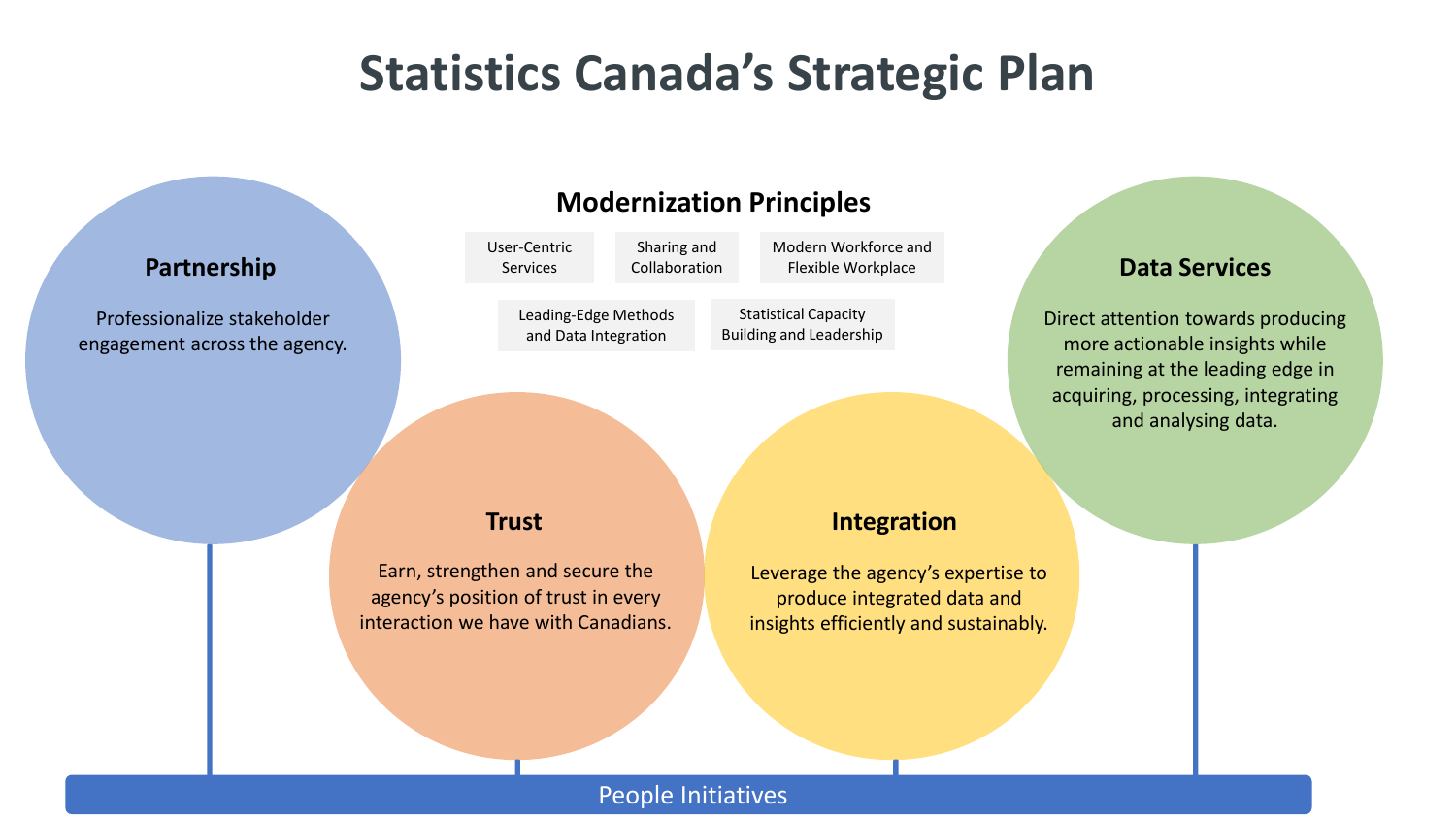## **Statistics Canada's Success**

- Stable and low turnover rate of 12% for 2020-2021
- Awarded Canada's Top 100 Employers 2020
	- Canada's Best Diversity Employers 2021
	- Canada's Top Employers for Young People 2021 and 2022
- More than 400,000 social media followers (up 32% from previous year)
- Almost 40 million social media impressions (up 99%)
- 25 million website visits (up 24%)
- Assisted in making the equivalent of more than 1.5 million calls for contact tracing
- Member of over 190 international fora
- 2021 Census achieved 98% overall response rate, record-setting 84% online response rate